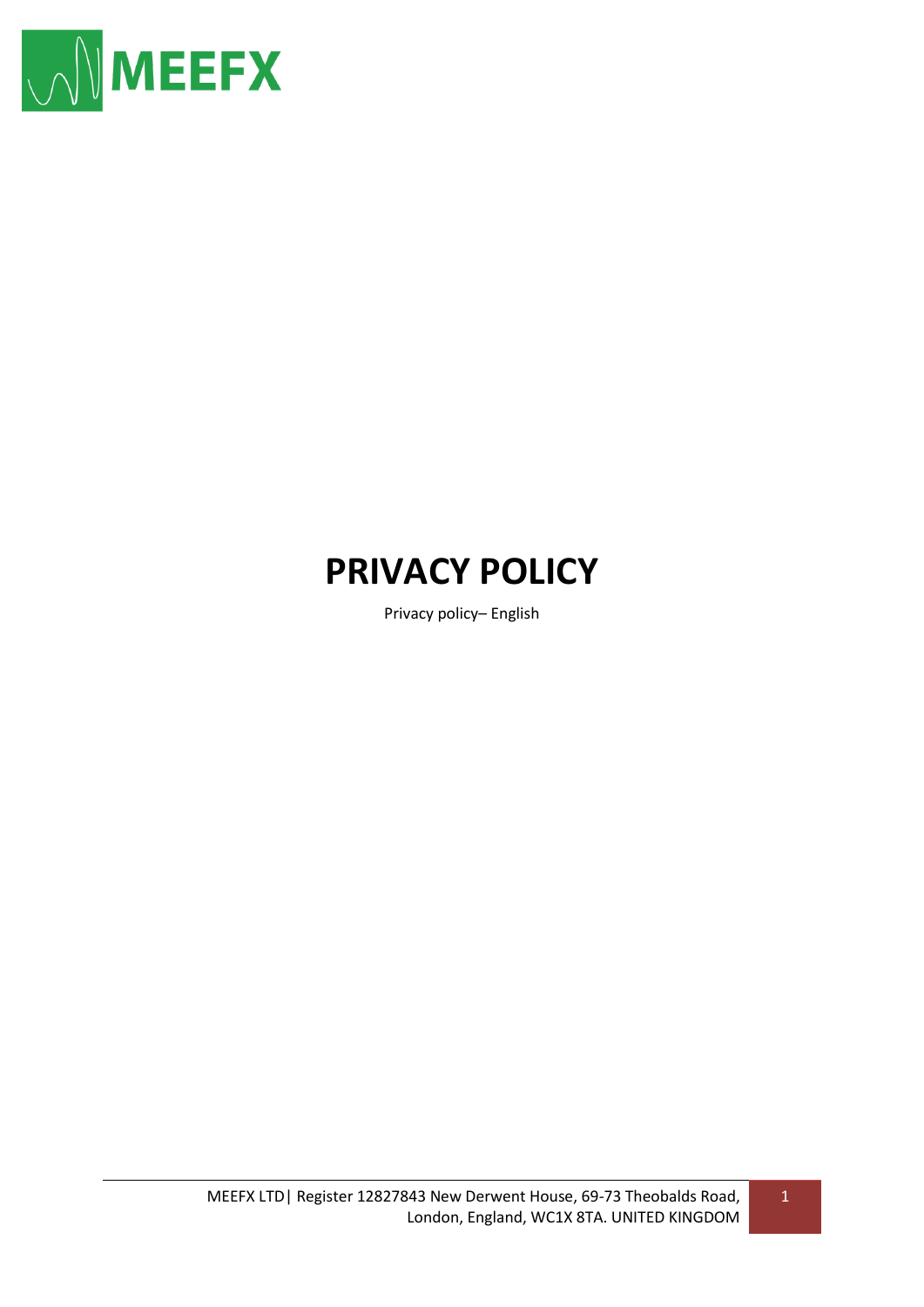## **1. GENERAL RULES**

MeeFX respects the privacy of users accessing its site; Therefore, the company is committed to protecting its loyal clients, potential clients and visitors. The current privacy policy describes the process for collecting, storing, protecting and distributing client information obtained by the company.

### **2. CLIENT INFORMATION**

When someone applies for or has a MeeFX live or demo account, we collect their personal information for business purposes. The personal information we collect can only be accessed by MeeFX and its affiliates and is not disclosed to unaffiliated third parties. The information includes:

- 2.1. Information provided by the client during the account registration procedure, including name, address, gender, age, social status, etc.;
- 2.2. Information provided by the client during the account verification process, including identity documents, passports, driving licenses;
- 2.3. Information obtained as a result of trading, including statements.

### **3. INFORMATION PROTECTION**

The company cares about the security and integrity of the acquisition and storage of clients' personal information. The company uses modern technical equipment for the safe collection and storage of personal data and complies with strict regulations on accessing and transferring personal information within the company. Company staff members are required to take all security measures to ensure the security of the client's personal data.

### **4. COOKIES**

Cookies are small text files that are stored on a user's computer for recording purposes. MeeFX may set and access MeeFX cookies on your computer, allowing us to know which advertisements and promotions bring users to our website. MeeFX or its divisions may use cookies in connection with MeeFX products and services and to track your activity on our site. The information we collect and share will be anonymous and not personally identifiable.

### **5. LEGAL DISCLAIMER**

MeeFX reserves the right to disclose your personal information as required by laws and regulations and when the company believes that disclosure is necessary to protect our rights and/or comply with a judicial process, court order, or legal process served. MeeFX is not responsible for the misuse or loss of personal information resulting from cookies on company sites that MeeFX has no access to or control over. MeeFX is not responsible for any unauthorized use of your personal information due to misuse or error of your password, negligence or malicious intent.